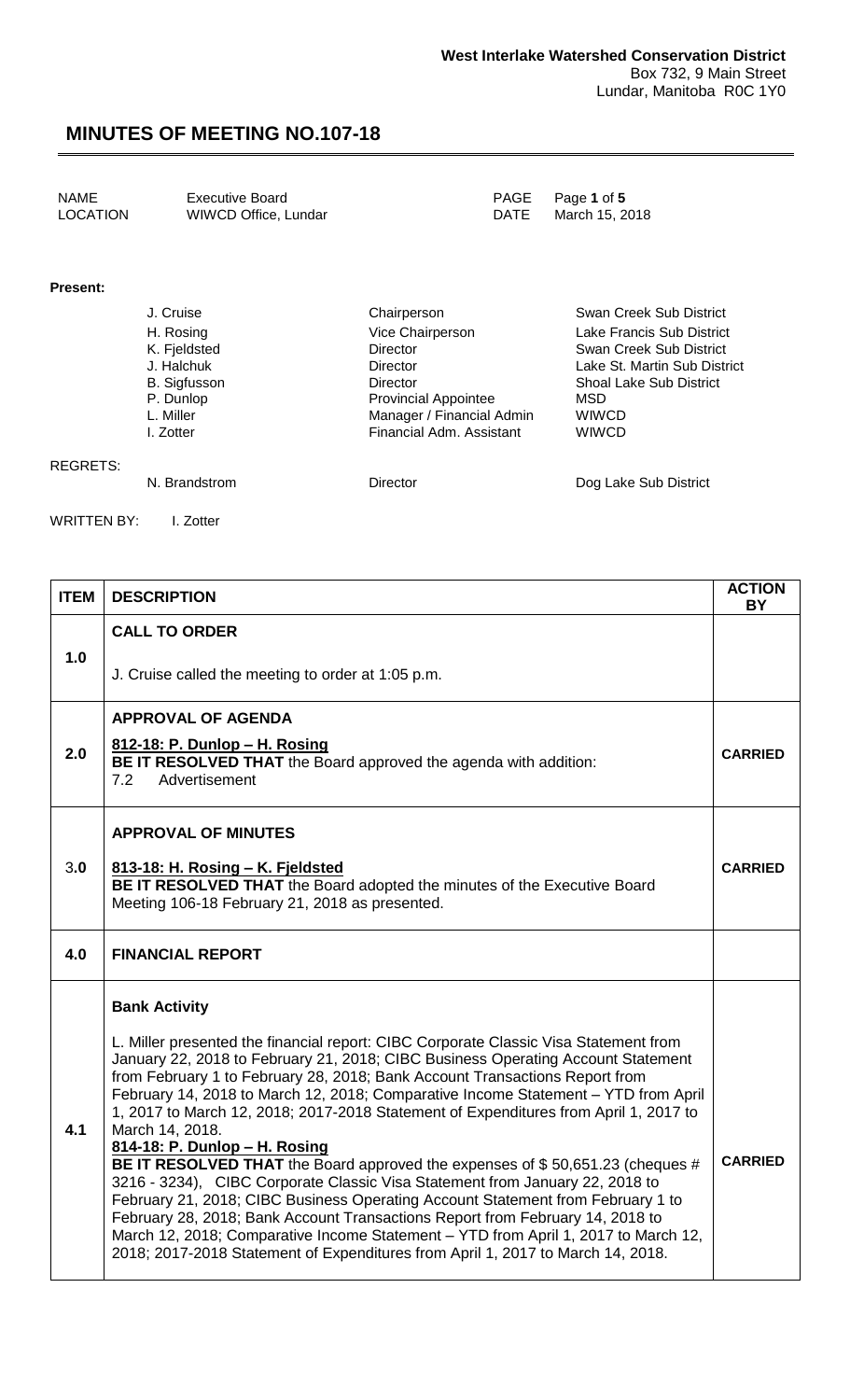| <b>NAME</b><br><b>LOCATION</b> |                                                                                                                                                                                                                                                                                                                    | <b>Executive Board</b><br>WIWCD Office, Lundar                                                                                                                                                                                                                                                                                                                                                                                                                                                                                                                                                                                                                                                                                                                                                                                                                                                                                                                                                                                                                                                                                                                                                                                                                                                                                                                                                                                                                                                           | PAGE<br>DATE | Page 2 of 5<br>March 15, 2018 |                |
|--------------------------------|--------------------------------------------------------------------------------------------------------------------------------------------------------------------------------------------------------------------------------------------------------------------------------------------------------------------|----------------------------------------------------------------------------------------------------------------------------------------------------------------------------------------------------------------------------------------------------------------------------------------------------------------------------------------------------------------------------------------------------------------------------------------------------------------------------------------------------------------------------------------------------------------------------------------------------------------------------------------------------------------------------------------------------------------------------------------------------------------------------------------------------------------------------------------------------------------------------------------------------------------------------------------------------------------------------------------------------------------------------------------------------------------------------------------------------------------------------------------------------------------------------------------------------------------------------------------------------------------------------------------------------------------------------------------------------------------------------------------------------------------------------------------------------------------------------------------------------------|--------------|-------------------------------|----------------|
| 5.0                            | <b>SUB DISTRICT RECOMMENDATIONS</b><br>All Member Meeting tentatively rescheduled for April 19, 2018 at 7:30 p.m. in Ashern.<br>To contact P. Watson or E. Dunbar and to invite them to the All Member Meeting where<br>they can update members on new initiatives pertaining to Conservation District<br>Program. |                                                                                                                                                                                                                                                                                                                                                                                                                                                                                                                                                                                                                                                                                                                                                                                                                                                                                                                                                                                                                                                                                                                                                                                                                                                                                                                                                                                                                                                                                                          |              |                               |                |
| 6.0                            | <b>OLD BUSINESS</b>                                                                                                                                                                                                                                                                                                |                                                                                                                                                                                                                                                                                                                                                                                                                                                                                                                                                                                                                                                                                                                                                                                                                                                                                                                                                                                                                                                                                                                                                                                                                                                                                                                                                                                                                                                                                                          |              |                               |                |
| 6.1                            | <b>Integrated Watershed Management plan (IWMP)</b><br>The deadline for review of the final draft by the Watershed Team was March 9th, 2018.<br>Project Management Team (PMT) meeting will take place on March 28, 2018 at 12:00<br>p.m.                                                                            |                                                                                                                                                                                                                                                                                                                                                                                                                                                                                                                                                                                                                                                                                                                                                                                                                                                                                                                                                                                                                                                                                                                                                                                                                                                                                                                                                                                                                                                                                                          |              |                               |                |
| 6.2                            | this time.                                                                                                                                                                                                                                                                                                         | <b>Winter Watering System Applications</b><br>Winter Off Site Watering System, installed by M Emilson cannot be considered as a<br>Winter Watering System at current stage. Some modifications must be completed first in<br>order to provide financial assistance. Letter sent to the applicant with a request to contact<br>WIWCD Manager to discuss required modifications. Respond has not been received at<br>The Board presented with "minimum requirements check list" for the Winter Off Site<br>Watering System Application. The Board discussed the requirements. Comments and<br>suggestions will be provided by the Board Members at the next Executive Meeting.<br>WIWCD received a request from K. Kallstrom to change the location of previously<br>approved site for the Winter Off Site Watering System. New location inspected, the<br>source of water at the new site is a dugout. Dugout must be fenced in order for the<br>applicant to receive financial assistance.<br>New application for the Winter Off Site Watering System Program reviewed.<br>815-18: H. Rosing - J. Halchuk<br>BE IT RESOLVED THAT the Board approved the Off Site Winter Watering System<br>Application for C. Kopec pending on the inspection.<br>The Board decided to review application's requirements and conditions for all programs<br>offered by the WIWCD. Copies of all Applications to be sent to the Executive Directors to<br>provide comments and suggestions at the next Executive Meeting. |              |                               | <b>CARRIED</b> |
| 6.3                            | <b>Hatchery Drain</b><br><b>Tabled</b>                                                                                                                                                                                                                                                                             |                                                                                                                                                                                                                                                                                                                                                                                                                                                                                                                                                                                                                                                                                                                                                                                                                                                                                                                                                                                                                                                                                                                                                                                                                                                                                                                                                                                                                                                                                                          |              |                               |                |
| 6.4                            | <b>Well Sealing</b>                                                                                                                                                                                                                                                                                                | New application submitted for the Well Sealing Program. Well was sealed prior<br>submission. The Board declined financial assistance as the applicant did not comply<br>with stipulated requirement: "All projects must be approved by the Conservation<br>District prior to construction and/or installation" of the application.                                                                                                                                                                                                                                                                                                                                                                                                                                                                                                                                                                                                                                                                                                                                                                                                                                                                                                                                                                                                                                                                                                                                                                       |              |                               |                |
|                                |                                                                                                                                                                                                                                                                                                                    | B. Sigfusson joined the meeting.                                                                                                                                                                                                                                                                                                                                                                                                                                                                                                                                                                                                                                                                                                                                                                                                                                                                                                                                                                                                                                                                                                                                                                                                                                                                                                                                                                                                                                                                         |              |                               |                |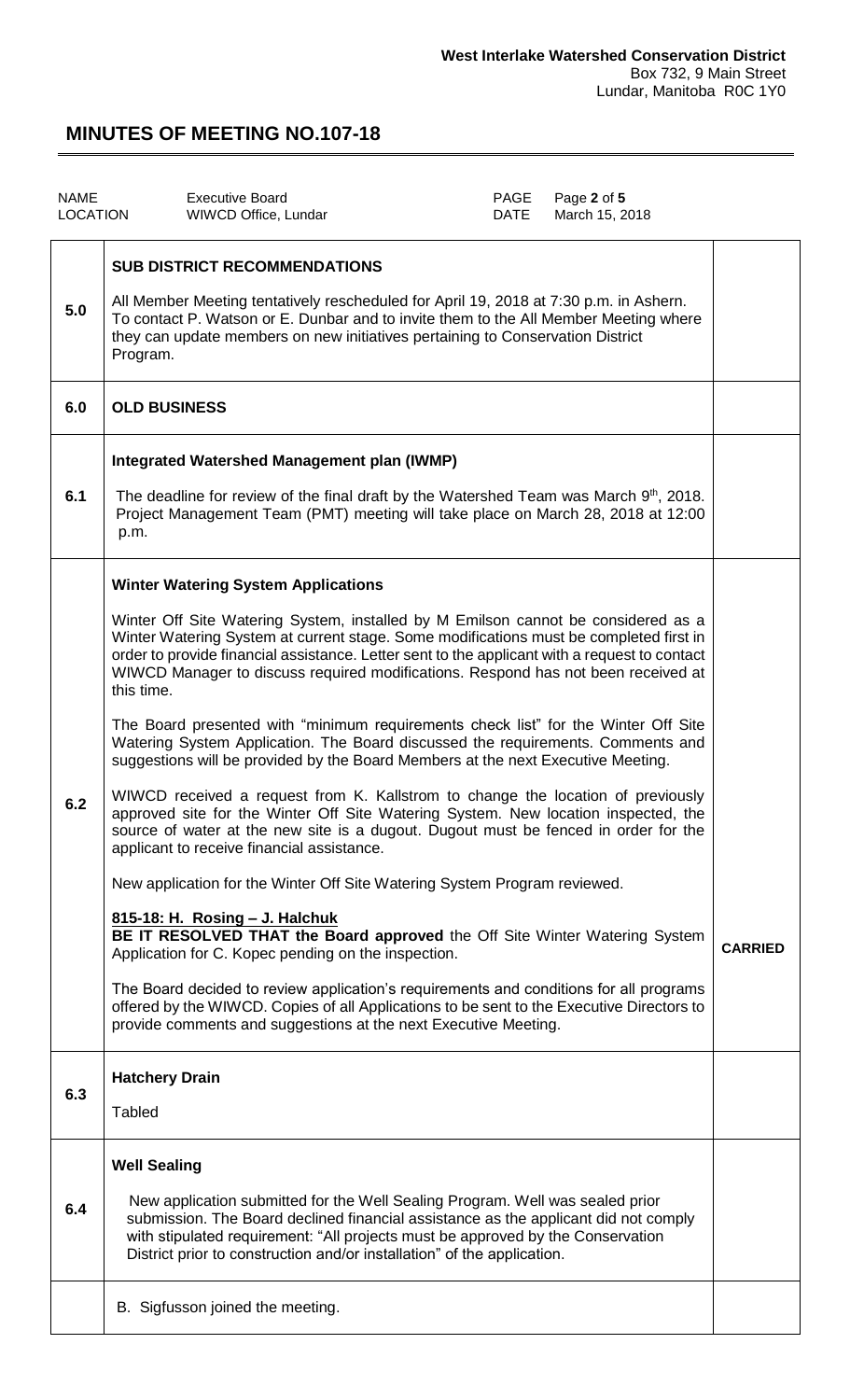| <b>NAME</b><br>LOCATION |                         | <b>Executive Board</b><br>WIWCD Office, Lundar                                                                                                                                                                                                                                                                                                                                                                                     | PAGE<br>DATE | Page 3 of 5<br>March 15, 2018 |  |
|-------------------------|-------------------------|------------------------------------------------------------------------------------------------------------------------------------------------------------------------------------------------------------------------------------------------------------------------------------------------------------------------------------------------------------------------------------------------------------------------------------|--------------|-------------------------------|--|
| 6.5                     |                         | <b>Spawning Shoals at Shoal Lake</b><br>RM of Woodlands must inspect removal of Spawning Shoals at Shoal Lake, to insure<br>that the work is completed according to their expectations. Invoice for completed work<br>has been received. Payment will be made after the RM of Woodlands approves<br>completed work. Contractor was notified about payment delay. Respond has not been<br>received at this time.                    |              |                               |  |
| 6.6                     |                         | <b>Aligning CDs to Watersheds</b><br>The regional meeting to discuss proposed changes to conservation district boundaries<br>took place on March 8, 2018 from 1:00 pm - 4:00 pm in Portage la Prairie. Board<br>members and Manager attended the meeting. Maps with new proposed boundaries<br>presented to the Board. To proceed with the discussion and the review, the Board<br>requesting more detailed map from the Province. |              |                               |  |
| 6.7                     |                         | <b>Community Tree Nursery Program</b><br>Invoice from Greenhouse for the tree seedlings has been received and paid in total<br>amount of \$32,022.69. 9080 tree seedlings have been ordered and will be ready for<br>distribution in May of 2018.                                                                                                                                                                                  |              |                               |  |
| 6.8                     | <b>Budget 2018-2019</b> | Budget 2018-2019 has been sent to the Province. No comments / suggestions have been<br>received back from the Sustainable Development.                                                                                                                                                                                                                                                                                             |              |                               |  |
| 6.9                     |                         | <b>Lake Francis Structure</b><br>M. Lowdon attended Lake Francis Advisory Council Meeting. Installation of Spawning<br>Shoals was discussed at the meeting. Staff to contact the RM of Woodlands to insure<br>that the WIWCD has their support to go ahead with installation of Spawning Shoals on<br>the Lake Francis Drain.                                                                                                      |              |                               |  |
| 6.10                    |                         | <b>Beaver Workshops</b><br>Letter pertaining to offer to organize Beaver Workshop in Spring of 2018 sent to all<br>municipalities. Rm of Woodlands replied expressing their interest in participating and<br>providing Beaver Workshop in the area. RM of Woodlands would help with the cost of<br>the Lake Francis Hall rental.                                                                                                   |              |                               |  |
| 6.11                    | <b>RM Levies</b>        | Letters and Invoices sent to all RMs. RM of Coldwell and RM of St. Laurent submitted<br>their first half levy payment.                                                                                                                                                                                                                                                                                                             |              |                               |  |
| 7.0                     | <b>NEW BUSINESS</b>     |                                                                                                                                                                                                                                                                                                                                                                                                                                    |              |                               |  |
| 7.1                     | possibilities.          | <b>Wetland Workshop</b><br>The WIWCD received few inquiries from residents to provide information on the<br>establishment of wetlands. Staff to contact the expert in Interlake Area and to explore                                                                                                                                                                                                                                |              |                               |  |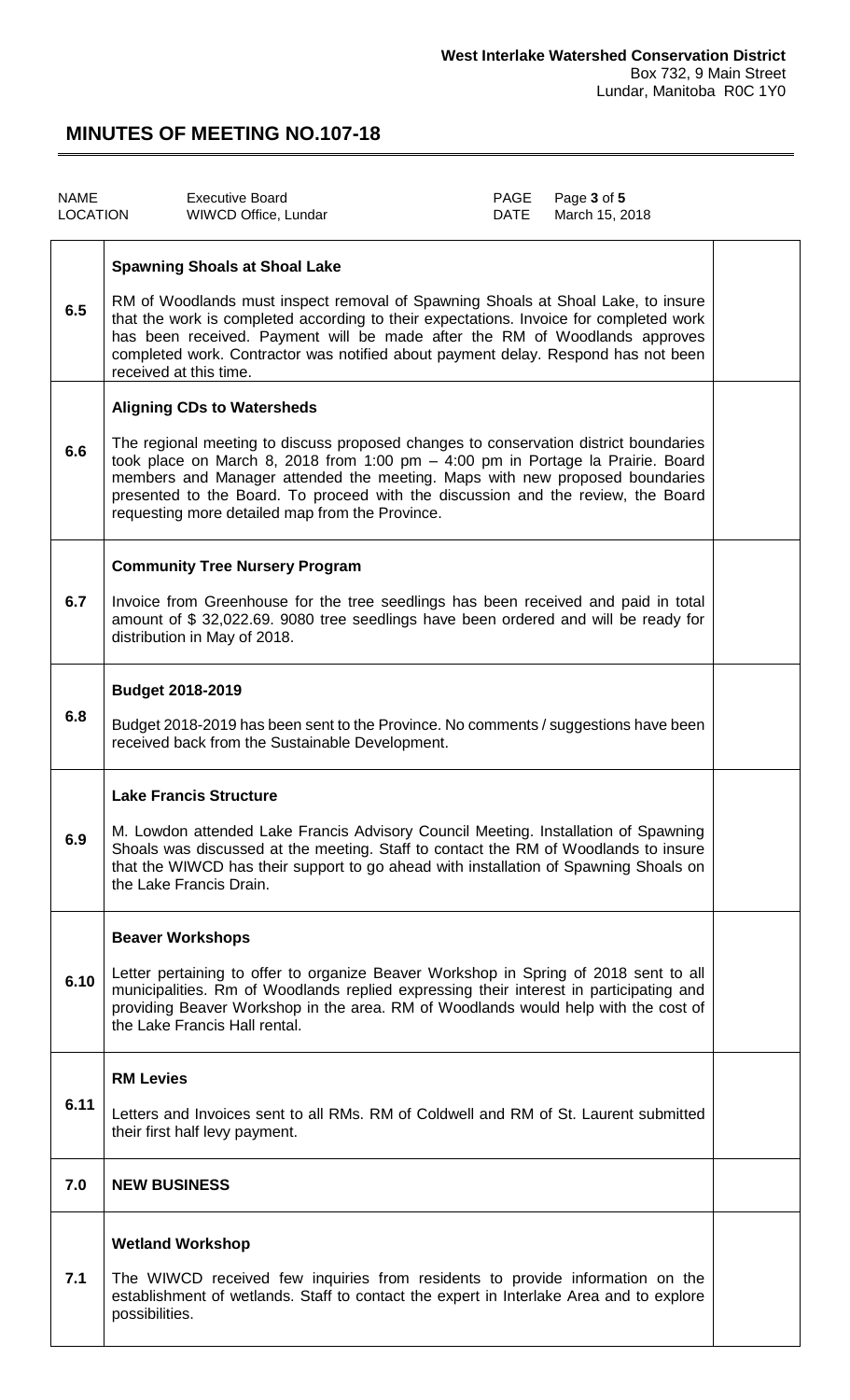| <b>NAME</b><br><b>LOCATION</b> | <b>Executive Board</b><br><b>WIWCD Office, Lundar</b>                                                                                                                                                                                                                                                                                                                                                                                                                                                                                                                                                                                                                                                                                                                                                                                                                                                                                                                                                                                                                                                                                                                                                                                                                                                                                          | PAGE<br><b>DATE</b> | Page 4 of 5<br>March 15, 2018 |                |
|--------------------------------|------------------------------------------------------------------------------------------------------------------------------------------------------------------------------------------------------------------------------------------------------------------------------------------------------------------------------------------------------------------------------------------------------------------------------------------------------------------------------------------------------------------------------------------------------------------------------------------------------------------------------------------------------------------------------------------------------------------------------------------------------------------------------------------------------------------------------------------------------------------------------------------------------------------------------------------------------------------------------------------------------------------------------------------------------------------------------------------------------------------------------------------------------------------------------------------------------------------------------------------------------------------------------------------------------------------------------------------------|---------------------|-------------------------------|----------------|
| 7.2                            | <b>Advertisement</b><br>Every year the WIWCD place an advertisement in the Annual Bull Sale Calendar.<br>7816-18: B. Sigfusson - P. Dunlop<br>BE IT RESOLVED THAT the Board approved to purchase a page in the Bull Sale<br>Calendar.                                                                                                                                                                                                                                                                                                                                                                                                                                                                                                                                                                                                                                                                                                                                                                                                                                                                                                                                                                                                                                                                                                          |                     |                               | <b>CARRIED</b> |
| 8.0                            | <b>REPORTS</b>                                                                                                                                                                                                                                                                                                                                                                                                                                                                                                                                                                                                                                                                                                                                                                                                                                                                                                                                                                                                                                                                                                                                                                                                                                                                                                                                 |                     |                               |                |
| 8.1                            | Chairperson<br>N/A                                                                                                                                                                                                                                                                                                                                                                                                                                                                                                                                                                                                                                                                                                                                                                                                                                                                                                                                                                                                                                                                                                                                                                                                                                                                                                                             |                     |                               |                |
| 8.2                            | <b>MCDA Rep Report</b><br>MCDA Rep presented verbal report, MCDA Meeting Minutes are on file at the office.                                                                                                                                                                                                                                                                                                                                                                                                                                                                                                                                                                                                                                                                                                                                                                                                                                                                                                                                                                                                                                                                                                                                                                                                                                    |                     |                               |                |
| 8.3                            | <b>Manager Report</b><br>Manager reported to the Board on numerous upcoming workshops that will be attended<br>next week.                                                                                                                                                                                                                                                                                                                                                                                                                                                                                                                                                                                                                                                                                                                                                                                                                                                                                                                                                                                                                                                                                                                                                                                                                      |                     |                               |                |
| 9.0                            | <b>IN CAMERA DISCUSSION</b><br>N/A                                                                                                                                                                                                                                                                                                                                                                                                                                                                                                                                                                                                                                                                                                                                                                                                                                                                                                                                                                                                                                                                                                                                                                                                                                                                                                             |                     |                               |                |
| 10.0                           | <b>CORRESPONDENCE</b><br>$\triangleright$ Email from D. Leitold inviting to celebrate Earth Day with Green Kids and<br>information pertaining offered Workshops in classroom;<br>$\triangleright$ Email from T. Russo offering advertisement in the Wounded Warriors Canada –<br>Digital Sponsorship Magazine. The Board declined the offer;<br>> Email from H. Dalgleish announcing the release of ARBI annual report;<br>> Flyer from Woodlot Association of Manitoba announcing Firewood Dealer and<br>Wood User Emerald Ash Borer Information Session on March 19, 2018;<br>$\triangleright$ Email from Agri-Food Canada (AAFC) with the attachment of newsletter: AAFC<br>Science News from the Prairies - February 2018 Issue;<br>$\triangleright$ Information pertaining to teleconference regarding Bill-68 "An Act to amend the<br>Fisheries Act and other Acts in consequence" provided by Fisheries and Oceans<br>Canada;<br>$\triangleright$ Email from C. Baljiko regarding two open house events pertaining the proposed<br>Lake Manitoba and Lake St. Martin Outlet Channels Project. Project Description<br>Summary submitted by Manitoba Infrastructure presented to the Board;<br>$\triangleright$ The subscription offer from the Canadian Cattlemen;<br>$\triangleright$ The subscription offer from the Western Producer. |                     |                               |                |
| 11.0                           | <b>NEXT MEETING:</b><br>April 19, 2018<br>4:30 P.M.<br><b>Ashern Legion, MB</b>                                                                                                                                                                                                                                                                                                                                                                                                                                                                                                                                                                                                                                                                                                                                                                                                                                                                                                                                                                                                                                                                                                                                                                                                                                                                |                     |                               |                |